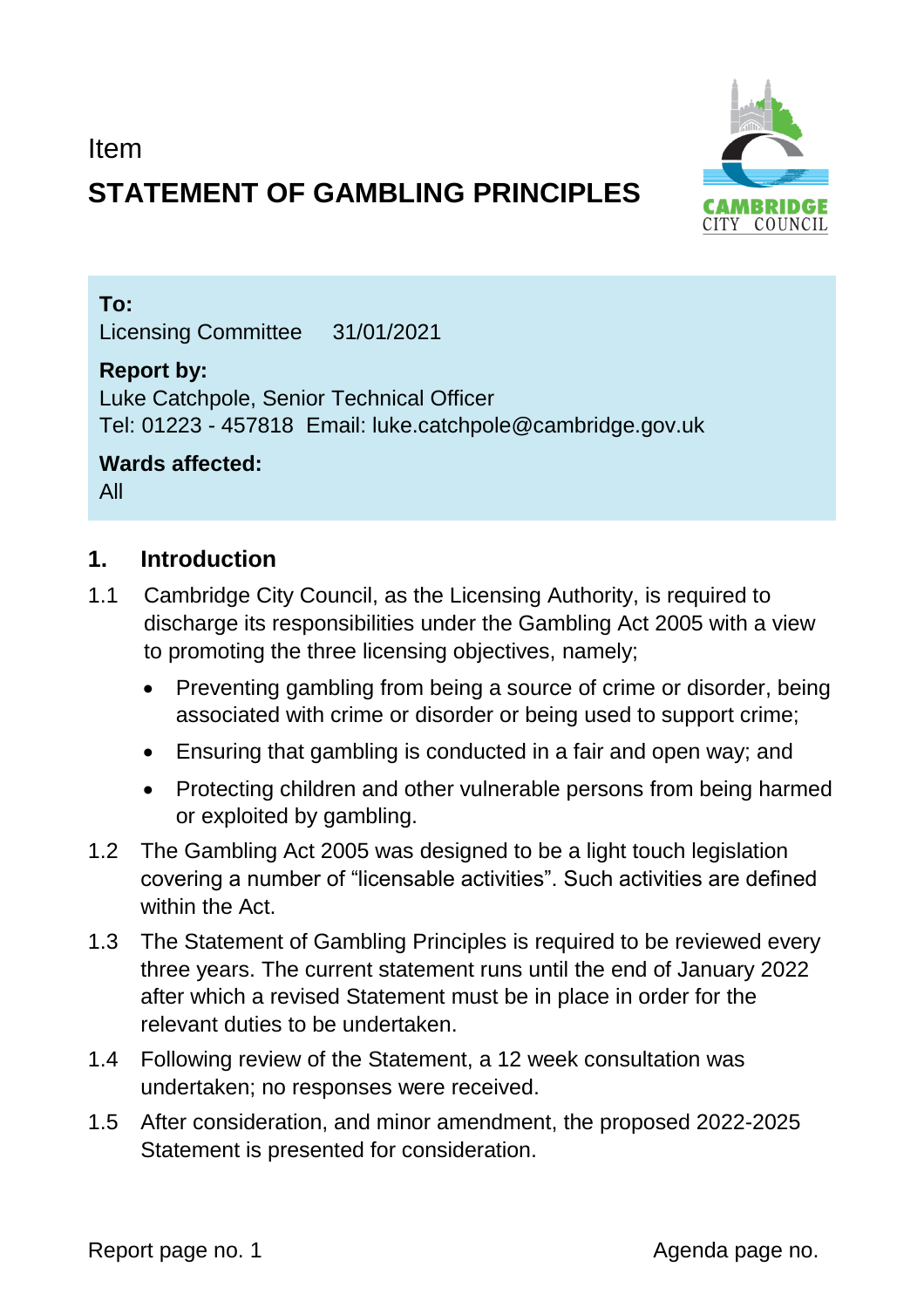# **2. Recommendations**

2.1 Members are recommended:

To endorse the post-consultation draft Statement of Gambling Principles shown in Appendix A and recommend to full Council that the Statement is approved for publication.

## **3. Background**

- 3.1. The Gambling Act 2005 came fully into effect on 1 September 2007. It created a revised system of licensing and regulation for commercial gambling in this country. This Act gives Licensing Authorities a number of important regulatory functions in relation to gambling. The main functions are to:
	- licence premises for gambling activities;
	- consider notices given for the temporary use of premises for gambling;
	- grant permits for gaming and gaming machines in clubs and miners' welfare institutes;
	- regulate gaming and gaming machines in alcohol licensed premises;
	- grant permits to family entertainment centres for the use of certain lower stake gaming machines;
	- grant permits for prize gaming;
	- consider occasional use notices for betting at tracks; and
	- register small societies' lotteries.
- 3.2 In addition, section 349 of the Gambling Act 2005 requires that the Council prepares and publishes a Statement of Principles that it proposes to apply in exercising its function under the Act, before each successive period of three years.
- 3.3 The Statement of Principles must be formulated in accordance with, and reflect, the guidance issued by the Gambling Commission and the Government Codes of Practice. The principles essentially inform the processes that the Council would normally follow in conducting its duties as the Licensing Authority.
- 3.4 The existing Statement of Gambling Principles for Cambridge City Council became effective in January 2019. Since this Statement was published, there has been only minor revision of the Gambling Commission guidance, with the latest guidance being produced in April 2021.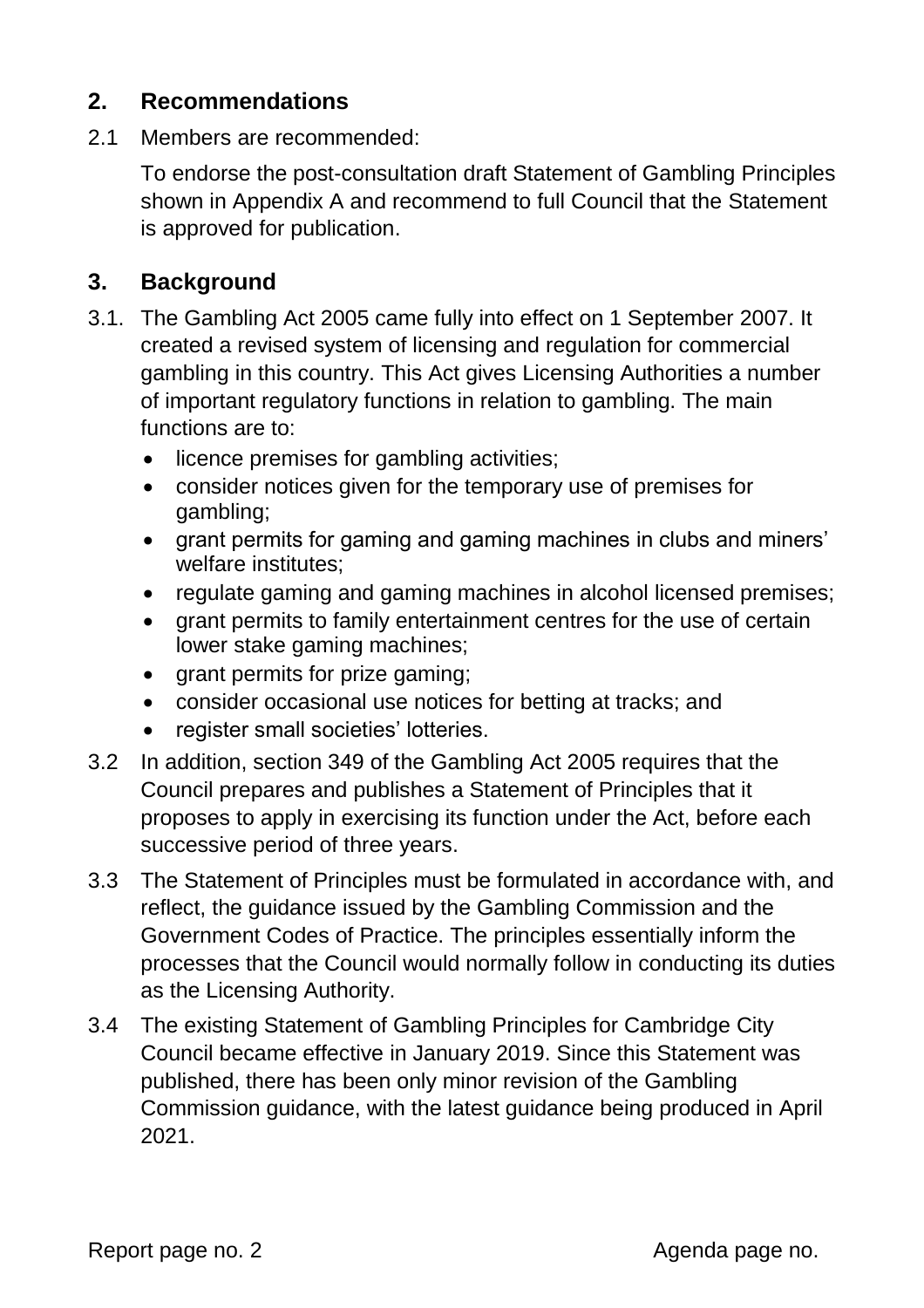- 3.5 It is a requirement of the Act that the revised Statement must be approved at a full meeting of the Council. Such approval cannot be granted until consultation has been undertaken with a range of statutory bodies, defined by the Act. Additionally the authority is empowered to consult with other organisations as is deemed appropriate.
- 3.6 Once any revised Statement is approved by full Council, the Gambling Act 2005 (Licensing Authority Policy Statement) (England and Wales) Regulations 2006, requires licensing authorities to subsequently publish a notice of their intention to publish the Statement or revision. There are several specific requirements in undertaking this, including appropriate publication a minimum of 28 days before the Statement of Principles comes into effect.
- 3.7 With these legal requirements in mind, the revision process commenced in August 2021 with an officer review of the existing Statement of Principles taking into account the Gambling Act 2005 and the current guidance issued by the Gambling Commission.
- 3.8 Subsequently, the revised Statement was subject to a twelve-week public consultation between 16<sup>th</sup> August 2021 to 14<sup>th</sup> November 2021. This was undertaken by directly contacting the relevant responsible authorities and resident associations and publishing the consultation on our website and in the Cambridge News on Friday 25<sup>th</sup> May 2018. A full list of those directly consulted can be found in Appendix B of the Statement of Principles (pages 45-48).
- 3.9 No responses were received in regard to the consultation.

# **4. Implications**

#### **(a) Financial Implications**

The review of the Statement of Principles is a statutory function, covered by the fees paid by Licence and permit holders.

#### **(b) Staffing Implications**

Existing staff resources will apply the Statement once finalised.

#### **(c) Equality and Poverty Implications**

This is a statutory policy and it promotes equal opportunities. The policy does not prohibit any person from making an application or objecting to an application where they have a statutory right to do so.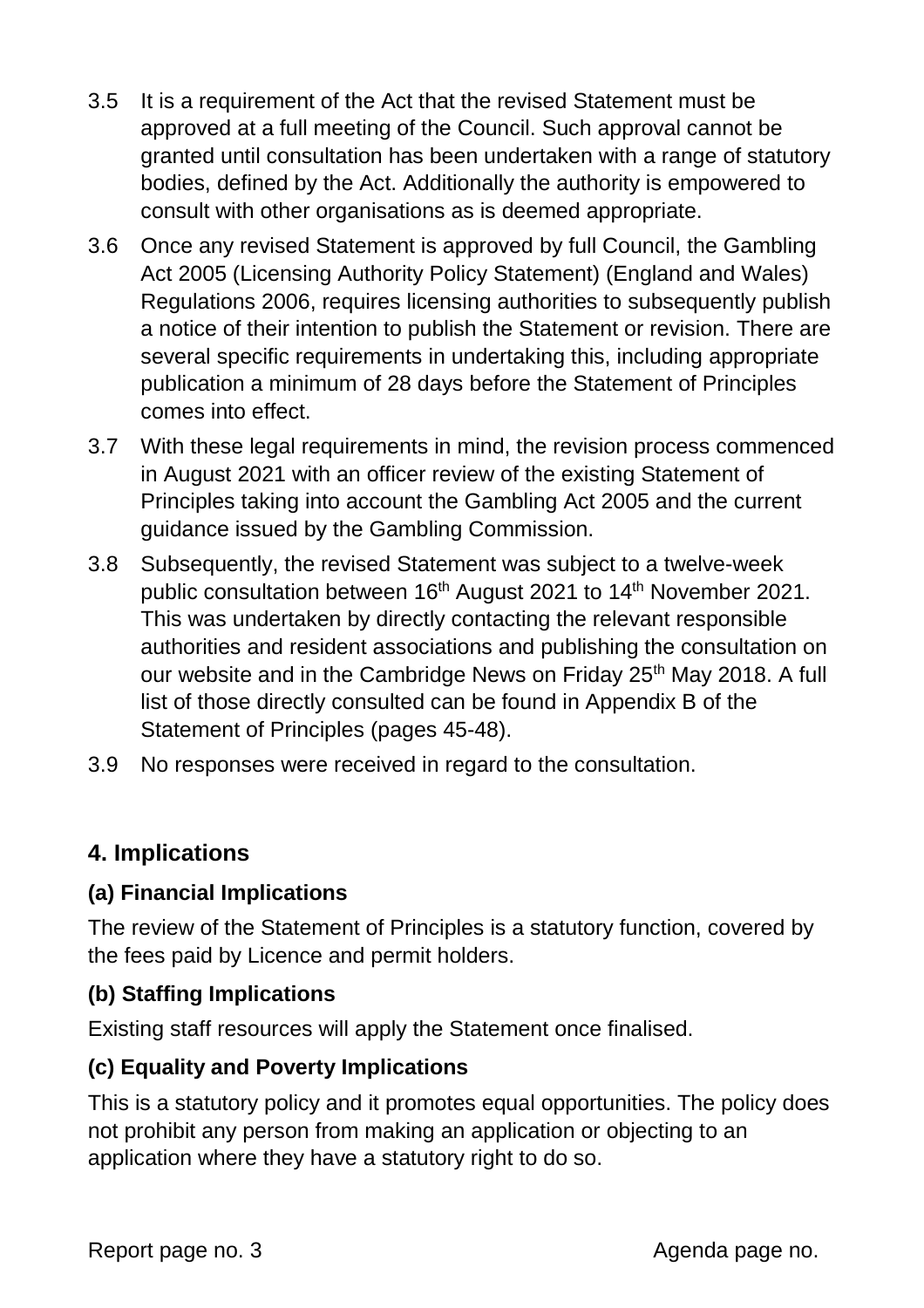An Equalities Impact Assessment has been completed and is attached as Appendix E.

# **(d) Environmental Implications**

There are no environmental implications that result from the draft policy.

# **(e) Procurement Implications**

There are no procurement implications that result from the draft policy.

# **(f) Community Safety Implications**

The Statement of Principles will ensure that in carrying out its statutory duties, the Licensing Authority will promote the licensing objectives.

# **5. Consultation and communication considerations**

- 5.1 In accordance with Government Code of Practice on consultation, the draft Statement of Gambling Principles was submitted for public consultation over a twelve-week period between 16<sup>th</sup> August 2021 and 14th November 2021.
- 5.2 Consultation was undertaken as widely as possible, including the Chief Officer of Police and all other responsible authorities and interested parties as required by legislation, including persons/bodies representing holders of premises licences and gaming permits, businesses and residents associations. The consultation was also available to view on Cambridge City Council website and appeared in the Cambridge News on Monday 16th August 2021. A list of those consulted can be found in Appendix B, pages 45 - 48 of the current statement of principles.

# **6. Background papers**

Background papers used in the preparation of this report:

- Gambling Act 2005
- Guidance published by the Gambling Commission in April 2021.
- Existing Statement of Gambling Principles published in January 2019.

# **7. Appendices**

Appendix A – Post consultation draft Statement of Principles

Appendix B – Statement of Principles from January 2019.

Appendix C – Equality Impact Assessment